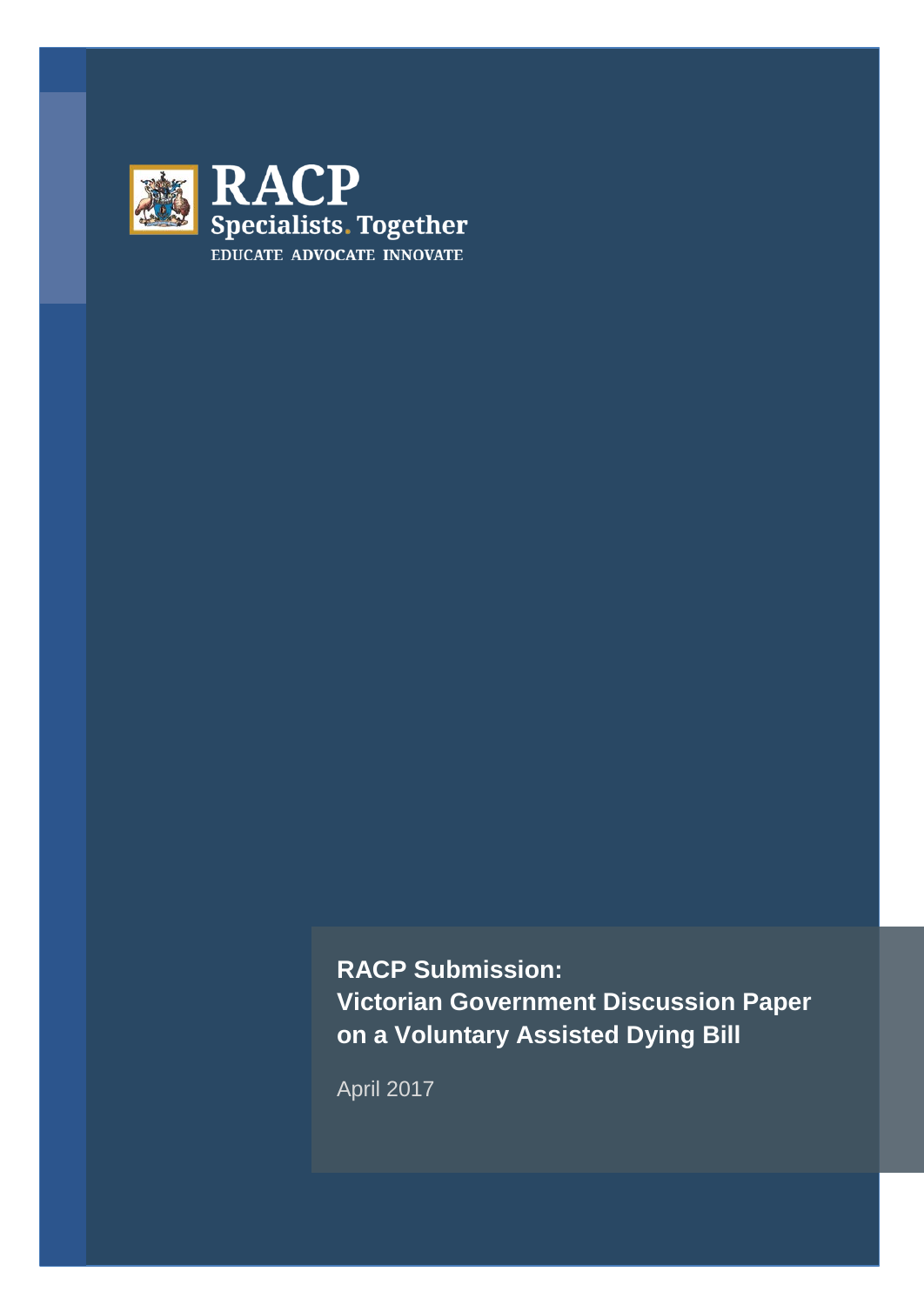# **Introduction**

The Royal Australasian College of Physicians (RACP) wishes to provide its feedback in relation to the questions raised in the Victorian Government Discussion Paper on a proposed Voluntary Assisted Dying Bill. **However, our submission must not be viewed as support for medical assistance in dying.**

There is a wide range of opinion within the RACP Fellowship regarding the implementation of medical assistance in dying and the more fundamental question of whether it should be legalised.

The RACP is currently developing a position on the issues in consultation with the membership. The purpose of our submission is to 1) highlight the impact that the introduction of a scheme for medical assistance in dying would have on physician practice in Victoria, particularly for palliative medicine specialists, 2) highlight the impact on patients, bereaved families and carers and other health professionals; and 3) provide advice on issues that should be considered if the Victorian Government proceeds with legislation on this issue.

A key issue observed by the RACP is that the proposed framework is heavily based on individual autonomy and does not adequately address the context in which end of life decisions are made, and the significant role of family and carers.

# **Terminology used in this submission**

In this submission, the term *medical assistance in dying* refers to the following treatment provided at the request of a patient by a medical practitioner or those with appropriate prescribing rights, and includes:

- i. The prescription or supply of a lethal drug which a competent patient self-administers without further assistance; or
- ii. The administration of a lethal drug to a competent patient requesting assistance to die.

The following are not considered to be medical assistance in dying and are well established end of life practices:

- a. Refusing life-sustaining treatments: Patients with capacity have the right to refuse treatment including the provision of medically assisted nutrition and/or hydration
- b. Withholding or withdrawing treatments that are not benefiting the patient: physicians have a duty to consider the benefits and harms of any treatments including the provision of medically assisted nutrition and/or hydration before instituting them. The benefits and harms of ongoing treatment should also be regularly reviewed
- c. Providing appropriate palliative sedation to manage refractory symptoms
- d. Titrating medical treatment to relieve symptoms even if it may have the perceived potential to hasten death.

# **Background**

Legalisation of medical assistance in dying is a highly contentious and divisive issue, raising a number of ethical, social, legal and religious concerns. Arguments for and against legalisation are well-articulated in the medical literature and public discourse.

Individual patient situations at the end of life are often not straightforward. Assessment of quality of life, capacity and prognosis can be contested. If the law were changed to allow medical assistance in dying in certain circumstances, physicians would be required to assess many complex issues. Our experience tells us that there would be many patients who would not fit neatly into particular rules or situations and working through these issues would push any boundaries that are set.

# **RACP position on medical assistance in dying**

The RACP is in the process of establishing a position paper on medical assistance in dying, in consultation with its membership.

While this policy work is underway, the RACP has drawn on consultations with key College bodies as well as our broader membership to inform this submission. These include the College's Euthanasia and Physician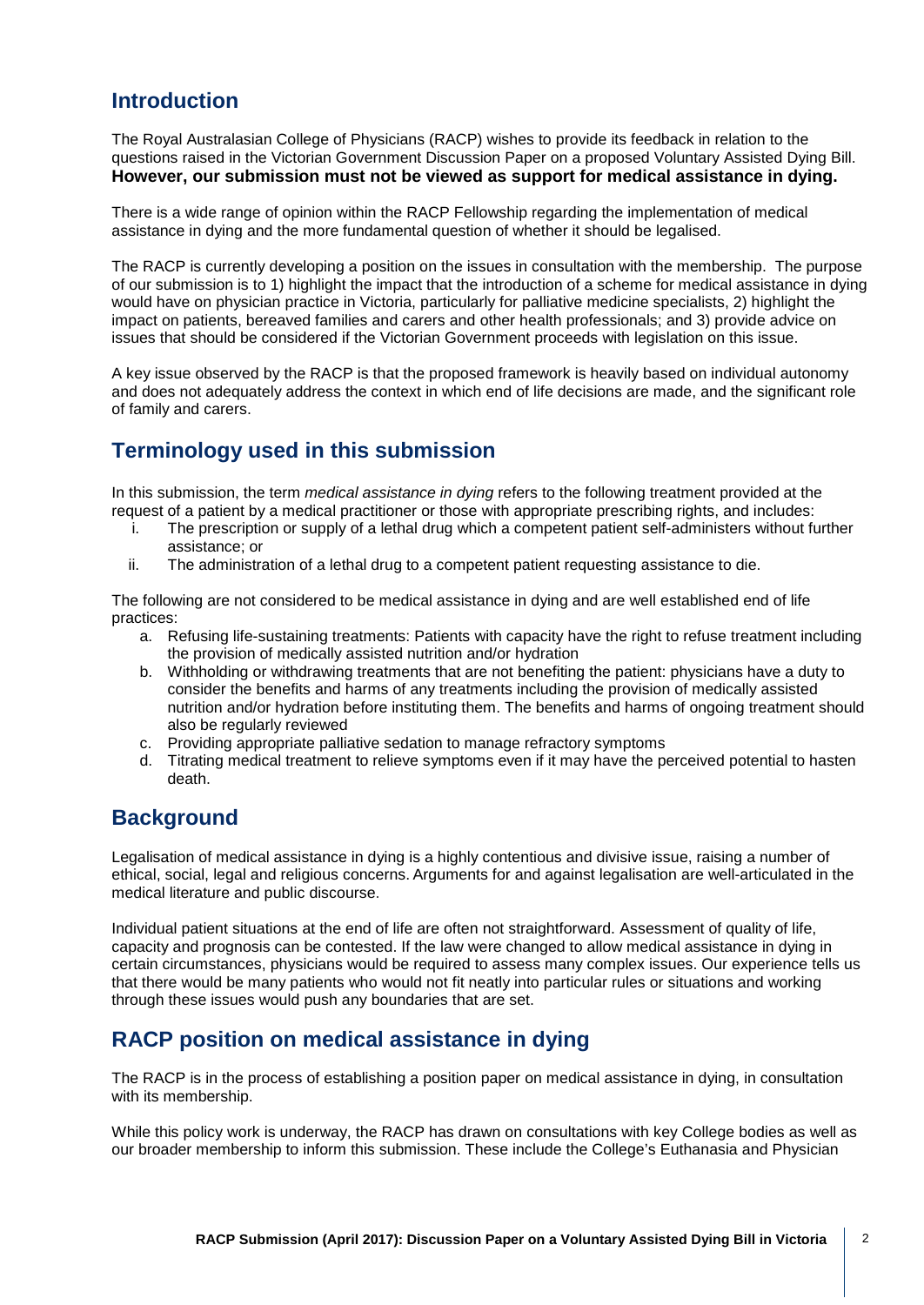Assisted Death Working Party, Ethics Committee, the Australasian Chapter of Palliative Medicine Committee, and the RACP Victorian State Committee.

Regardless of the many issues raised by legalising access to medical assistance in dying, the RACP holds that physicians and society have a duty to provide high quality end of life care to patients and their families and carers. This is set out in the RACP's position statement ['Improving Care at the End of Life: Our Roles and](https://www.racp.edu.au/docs/default-source/advocacy-library/pa-pos-end-of-life-position-statement.pdf)  [Responsibilities'](https://www.racp.edu.au/docs/default-source/advocacy-library/pa-pos-end-of-life-position-statement.pdf) (May 2016), the RACP advocates for:

- High quality end of life care for patients and the duty of all physicians to provide this;
- Open and honest communication with patients about impending death;
- A doctor-patient relationship based on openness, trust and good communication;
- The positive contribution a physician can make to end of life care; and
- Acknowledging and respecting different cultural preferences and approaches to death and dying and providing culturally sensitive end of life care.

The RACP recognises that medical assistance in dying as defined above is distinct from the practice of palliative care. It should be noted that the Australian and New Zealand Society of Palliative Medicine has strongly stated that the practices of euthanasia or assisted suicide are not part of the Palliative Medicine  $discpline.<sup>1</sup>$  $discpline.<sup>1</sup>$  $discpline.<sup>1</sup>$ 

# **RACP response to Discussion Paper questions**

This submission focuses on selected questions in the Discussion Paper. These have been numbered based on the order they appear in the Discussion Paper for easier reference.

# **Page 14 - Confirming a request**

### *11. Should the legislation prescribe specialist expertise required for medical practitioners to participate in voluntary assisted dying?*

If medical assistance in dying is legalised, the RACP would support the safeguards proposed by [AMA Victoria](http://amavic.com.au/page/News/Physician_Assisted_Dying/) that relate to participating medical practitioners having:

- developed an adequate (preferably long-term) professional relationship with the patient
- a sufficient understanding of the patient's preferences and values in relation to end of life care;
- an informed understanding of the patient's medical condition.<sup>[2](#page-2-1)</sup>

Participating practitioners would also have to be properly skilled in a number of domains, and would have to be qualified in the diagnosis and prognosis of the specific medical condition. The Victorian Government could consider setting out the domains of expertise required to provide medical assistance in dying, rather than circumscribing it to a particular profession or qualification level, which could create restrictions to access, or lead to an inexperienced medical practitioner confirming a request. For example, a neurologist who specialises in stroke care, and holding qualifications in neurology, may still not have sufficient experience of motor neurone disease management to be able to discuss prognosis in detail, or answer questions about the role of artificial ventilation.

## *12. Should there be a requirement for a palliative care specialist referral or consultation?*

Specialist physicians trained in palliative care are commonly part of the multidisciplinary team caring for and monitoring patients at the end of their lives. This involvement is often essential to ensure that patients are well managed. Every patient should receive timely, equitable, good quality end-of-life care, including access to specialist palliative care where appropriate.

Referral to specialist palliative care should be strongly recommended for patients considering medical assistance in dying. However, the RACP would not recommend mandatory palliative care referral or consultation after a request has been made, for a number of reasons:

<span id="page-2-0"></span>Australian and New Zealand Society of Palliative Medicine (2013). Position Statement - The Practice of Euthanasia and Assisted Suicide  $\frac{1}{1}$ 

<span id="page-2-1"></span><sup>2</sup> AMA Victoria (Dec 2016) [Physician Assisted Dying Position Statement](http://amavic.com.au/icms_docs/256418_AMA_Victoria_s_position_statement_on_physician_asssisted_dying.pdf)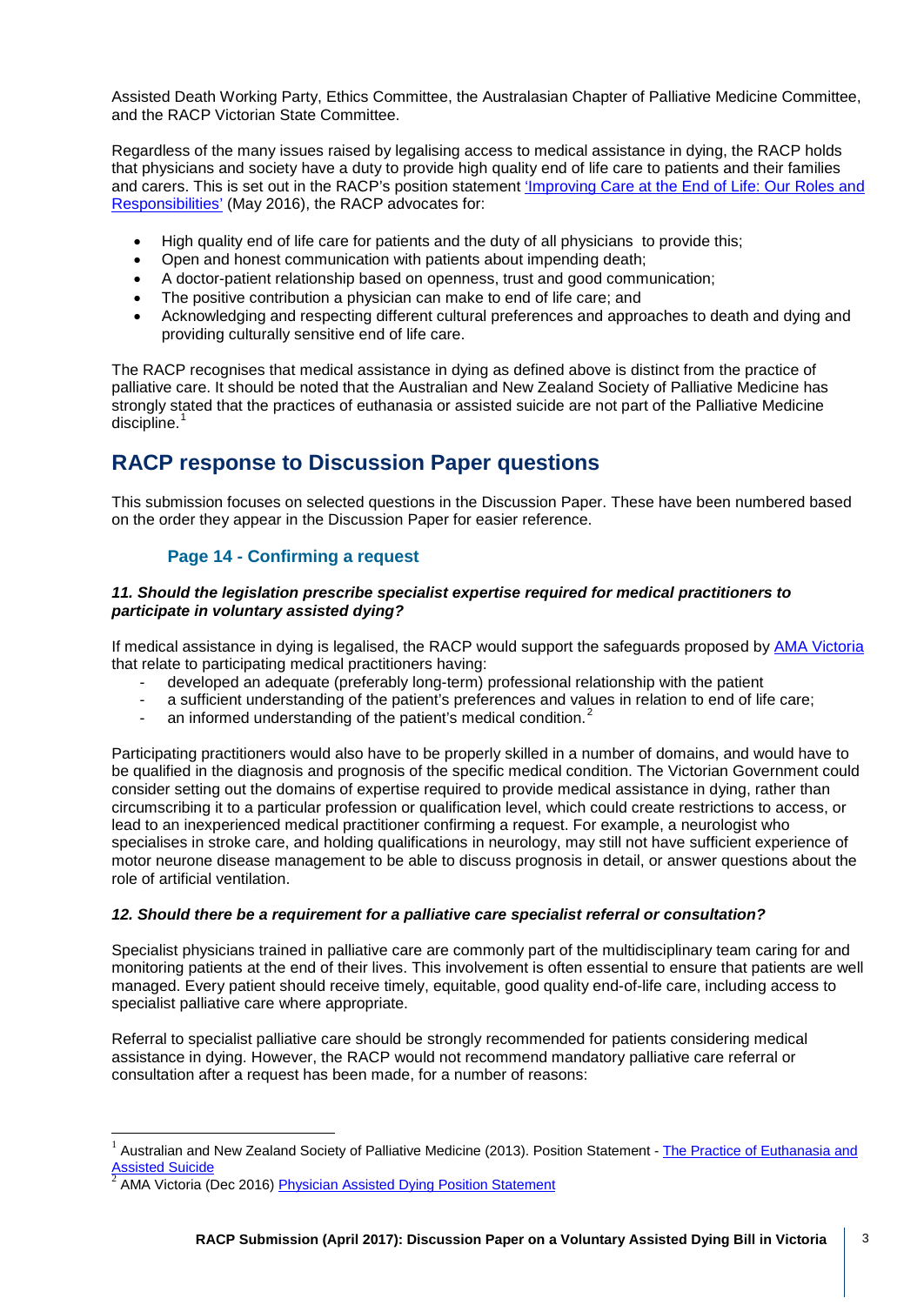- The provision of assisted dying must not be seen as part of palliative care as already stated, these are distinct practices
- Referral or consultation is not mandated for any patients under existing arrangements
- Legalisation of medical assistance in dying in any form will create significant challenges for palliative medicine specialists and palliative care organisations
- The risk that involvement of palliative care referral and/or consultation is simply seen as, and becomes, a procedural step or 'tick the box' exercise.

At the very least, patients must be made aware of the benefits that palliative care can offer at the end of life.

To this end, the Victorian Government should make information on palliative care available for patients and their carers through a neutral and centralised information service. Such a service could assist with informed consent and offer additional support by (amongst other methods):

- providing patients with consistent information
- providing information in accessible formats, and
- supporting practitioners and healthcare institutions in answering questions from patients, families, carers and other members of the health care team.

## **Page 15 - Conscientious objection**

#### *13. How should conscientious objection to voluntary assisted dying operate?*

*14. Should health practitioners who conscientiously object be required to refer patients to other health practitioners?*

#### *15. Should health practitioners who conscientiously object be required to declare their objection? If yes, when should this occur?*

Many physicians consider that providing medical assistance in dying is not within the professional boundaries, or authority of physicians.<sup>[3](#page-3-0)</sup>

In general where objections of conscience have arisen in medical practice in Australia, clinicians have accepted they should refer patients to another practitioner. However, for some physicians the moral impact of referring a request for medical assistance in dying to a willing practitioner may be felt deeply. The RACP holds that physicians should not be forced to refer, but neither should they hinder patients from accessing such services.

It must also be acknowledged that this affects not only the medical practitioner but the multi-disciplinary team treating the patient. Conscientious objection may also occur for individuals within multidisciplinary teams or at an institutional level.

The matter of conscientious objection may present issues in certain settings, for example inpatients who may be within an objecting hospital or hospice, who are unable to go to another clinic; practitioners who would perform medical assistance in dying but are not accredited at that site; and patients living in rural areas serviced by an objecting practitioner(s).

The Victorian Government should consider establishing in legislation a neutral intermediary body to maintain an opt-in confidential list of participating practitioners and to create links with providers where appropriate. As part of this arrangement the Government could consider involving others such as patients themselves, family members and other health professionals in linking patients with an intermediary body.

Requirements for participating practitioners should still apply, in that they must have:

- developed an adequate (preferably long-term) professional relationship with the patient
- a sufficient understanding of the patient's preferences and values in relation to end of life care;
- an informed understanding of the patient's medical condition.<sup>[4](#page-3-1)</sup>

i,

<span id="page-3-0"></span><sup>&</sup>lt;sup>3</sup> The RACP notes the World Medical Association Declaration on Euthanasia which states that deliberately ending the life of a patient is unethical:

*<sup>&</sup>quot;Euthanasia, that is the act of deliberately ending the life of a patient, even at the patient's own request or at the request of close relatives, is unethical. This does not prevent the physician from respecting the desire of a patient to allow the natural process of death to follow its course in the terminal phase of sickness."*

<span id="page-3-1"></span>World Medical Association (1987[\) WMA Declaration on Euthanasia](http://www.wma.net/en/30publications/10policies/e13/) - Adopted by the 39th World Medical Assembly, Madrid, Spain.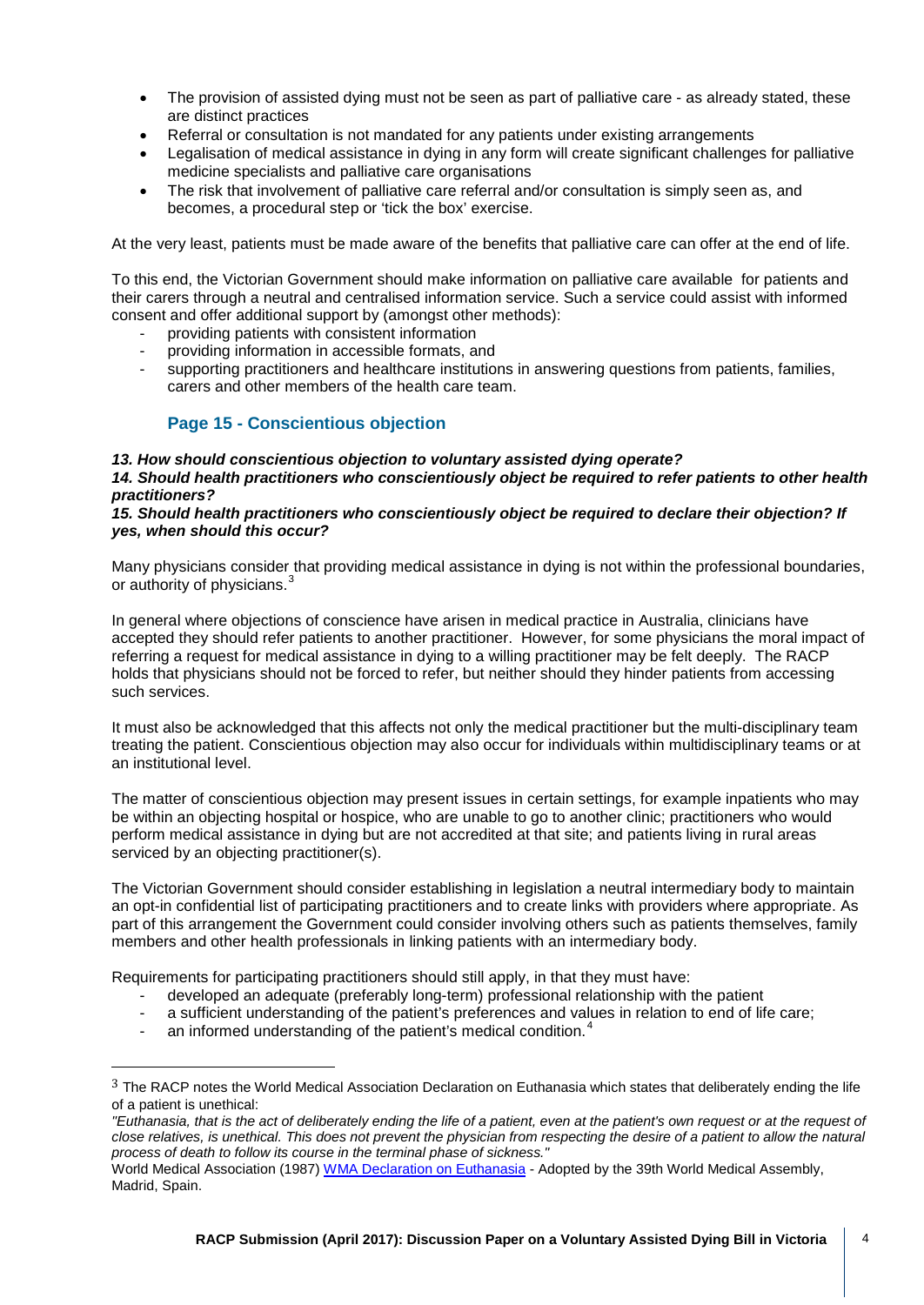Having a centralised body such as this managing conscientious objection may also go some way to alleviate very difficult conversations between patients and treating physicians. However, this must be on a voluntary basis.

Protections should be available for participating or objecting practitioners who do not wish to be identified. Some practitioners might encounter stigma, victimisation, harassment and other issues if a public register of practitioners is mandated. It should also be recognised that some practitioners may be potentially willing to participate in medical assistance in dying for eligible patients in limited ways e.g. in a limited range of cases, or in only providing a second opinion.

# **Page 18 - Attendance**

### *19. Should a health practitioner be allowed to be present at the time the person self-administers the lethal dose of medication? If so, what should their role and obligations be?*

If medical assistance in dying is legalised, attendance may put treating physicians in a difficult situation – opening up the risk of a physician refusing care to a patient at a time of significant vulnerability and of major physical and existential need.

The RACP suggests that there be no statutory prohibition to attendance by a health practitioner, and that the patient and the health practitioner should both be freely able to request or decline the health practitioner being present.

However, the role and obligations of an attending practitioner are important considerations that require close examination. If a health practitioner is present, comprehensive guidance should be available covering what to do in a range of scenarios e.g. management of side effects, if the patient does not die in the expected time period, failure of self-administration or if the lethal dose of medication is not effective.

# **Page 19 - Lethal dose of medication not effective**

### *20. What should the obligations of a health practitioner be to treat a person who has chosen to ingest a lethal dose of medication?*

This question raises different issues depending on the "health practitioner". Documentation indicating that a person has chosen to take a lethal dose of medication would have to be readily available to ensure any treatment provided accords with the patient's wishes. Possible scenarios include:

- A medical practitioner in attendance when the patient ingests and the lethal dose of medication has not been effective
- A medical practitioner in the Emergency Department receiving a patient who has ingested the medication but it has not resulted in the death of the patient
- A medical practitioner in the Emergency Department receiving a patient who has ingested the medication and the family request treatment because they do not agree with their decision to end their life
- A paramedic called to a patient who has ingested the medication but it has not been effective
- A paramedic called by the family to a patient who has ingested the medication because the family do not agree with their decision to end their life.

Clear guidelines would have to be developed to assist and protect all individuals involved in the above scenarios before, during and afterwards. These must be developed by the Victorian Government in consultation with the medical profession and other relevant health professions.

## *21. What is the best way to indicate that a person has chosen to take a lethal dose of medication?*

It is important that individuals draw the right conclusions when faced with an unexpected death. A number of issues may arise here, for example, if the patient's family is not aware of their decision. The Californian process, whereby a person must lodge a form when they plan to ingest the drug within the next 48 hours, could be a reasonable way of being able to identify a person who has chosen to take a lethal drug via medical assistance. However, it is unclear whether this would create unwanted administrative burdens, for example,

<sup>&</sup>lt;sup>4</sup> AMA Victoria (Dec 2016) **Physician Assisted Dying Position Statement**  $\overline{1}$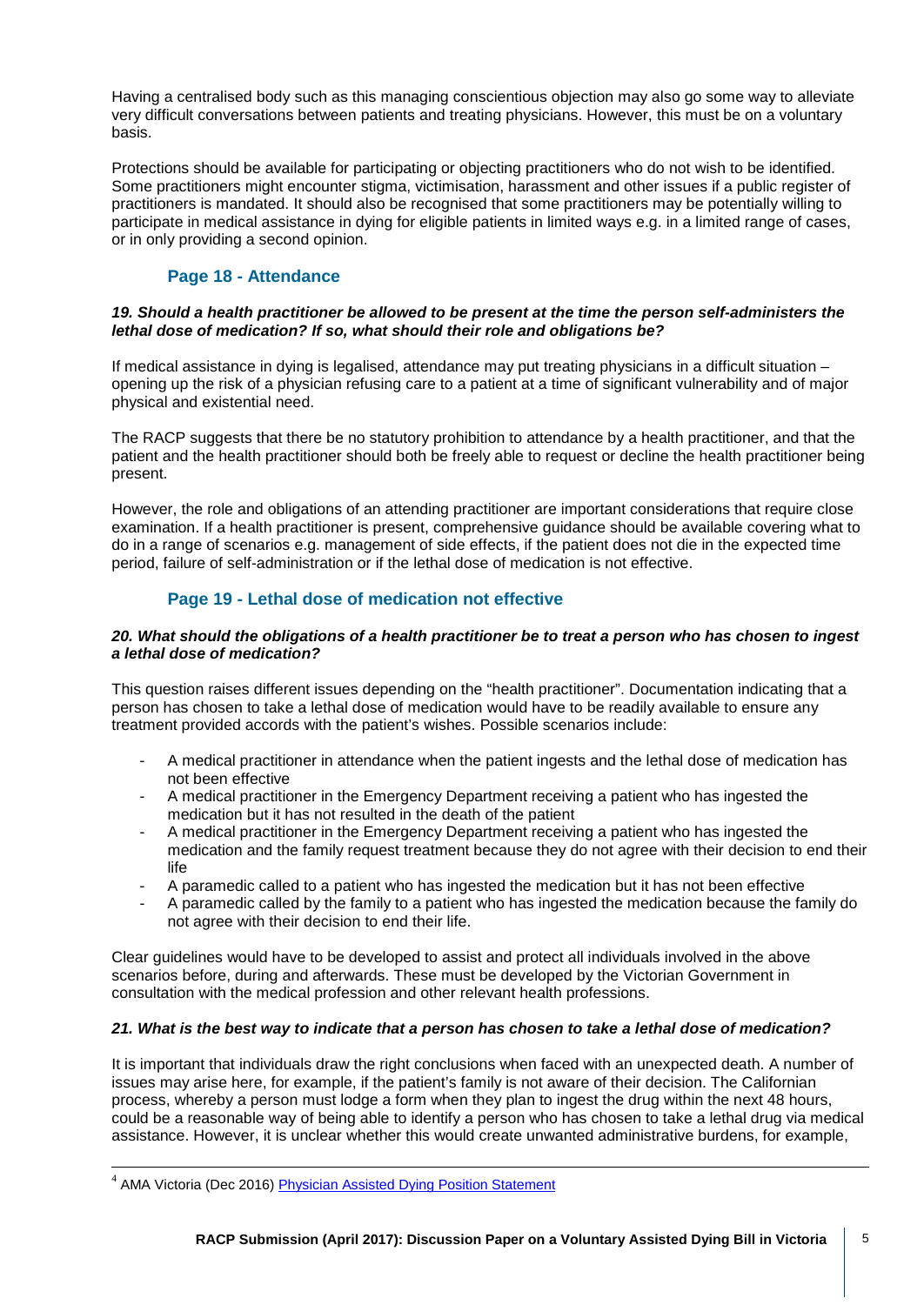for paramedics needing to check whether a form had been lodged for every unconscious person they attended.

## **Page 20 - After a person has died**

#### *24. Should death as a result of voluntary assisted dying be a reportable death?*

Death brought about via medical assistance in dying must be reported in some form to enable audit of the scheme. It is acknowledged there may be some stigma felt by individuals in knowing that medical assistance in dying may be listed as the cause of death on the death certificate; however there is significant public interest in having this information available in a de-identified manner. The Victorian Government could consider enabling both the immediate and underlying causes of death to be listed.

# **Page 22 - Oversight**

### *25. What information should a medical practitioner be required to report to an oversight body such as the Assisted Dying Review Board?*

All records in connection with a medically assisted death should be provided to a central body for transparent monitoring, and to enable important research on areas such as uptake, the reasons for requests, and requests amongst vulnerable groups. There should be a two stage process, which includes recording the request, requests which are declined, and patients who change their mind following a request.

At a minimum, a central database of all who have requested and been approved to access medical assistance in dying and a research programme that reports the outcomes of the new legislation over time will be necessary to track uptake and outcomes. Accurate and explainable records of all deaths that occur due to medical assistance in dying should be maintained.

Safeguards are needed to prevent the diversion of the lethal drug by, for example, a bereaved family member. Patient level reporting processes for pharmacovigilance must also be built into any proposed scheme.

## **Page 23 - Additional safeguards**

#### *30. Does the Parliamentary Committee's framework provide sufficient protection to vulnerable people?*

No – the RACP has the following concerns with regard to the many groups with poor access to good end of life care, and risks to individuals who do not fit the criteria or who do not want a medically assisted death. There is also the risk of coercion of vulnerable patients, which will be difficult to completely safeguard against,

#### Groups with poor access to good end of life care and palliative care

Individuals with poor access to good end of life care may choose medical assistance in dying even though symptom relief and a peaceful death could have been provided if they had had appropriate access to end of life care.

It is important to highlight the evidence that inequitable access to consistent, good quality end-of-life care persists for many groups of our citizens. This includes people from Culturally and Linguistically Diverse backgrounds, Aboriginal and Torres Strait Islander people, people with intellectual disability - acquired or congenital , patients dying from diseases other than cancers, and people living in residential aged care facilities, some of whom are under 65 years of age, living with a chronic disease. Inconsistent care is more prevalent in rural and remote communities in Australia.<sup>[5](#page-5-0)</sup>

The quality of healthcare that patients receive towards and at the end of life also significantly affects the patient, and their family, friends and carers.

Individuals who do not fit the criteria or who do not want a medically assisted death

There is a risk that such legislation would compromise the treatment or palliation options available for people who do not fit the criteria or who do fit the criteria but do not want a medically assisted death. If medical

<span id="page-5-0"></span><sup>&</sup>lt;sup>5</sup> Queensland Health: Statewide strategy for end-of-life care 2015  $\overline{\phantom{a}}$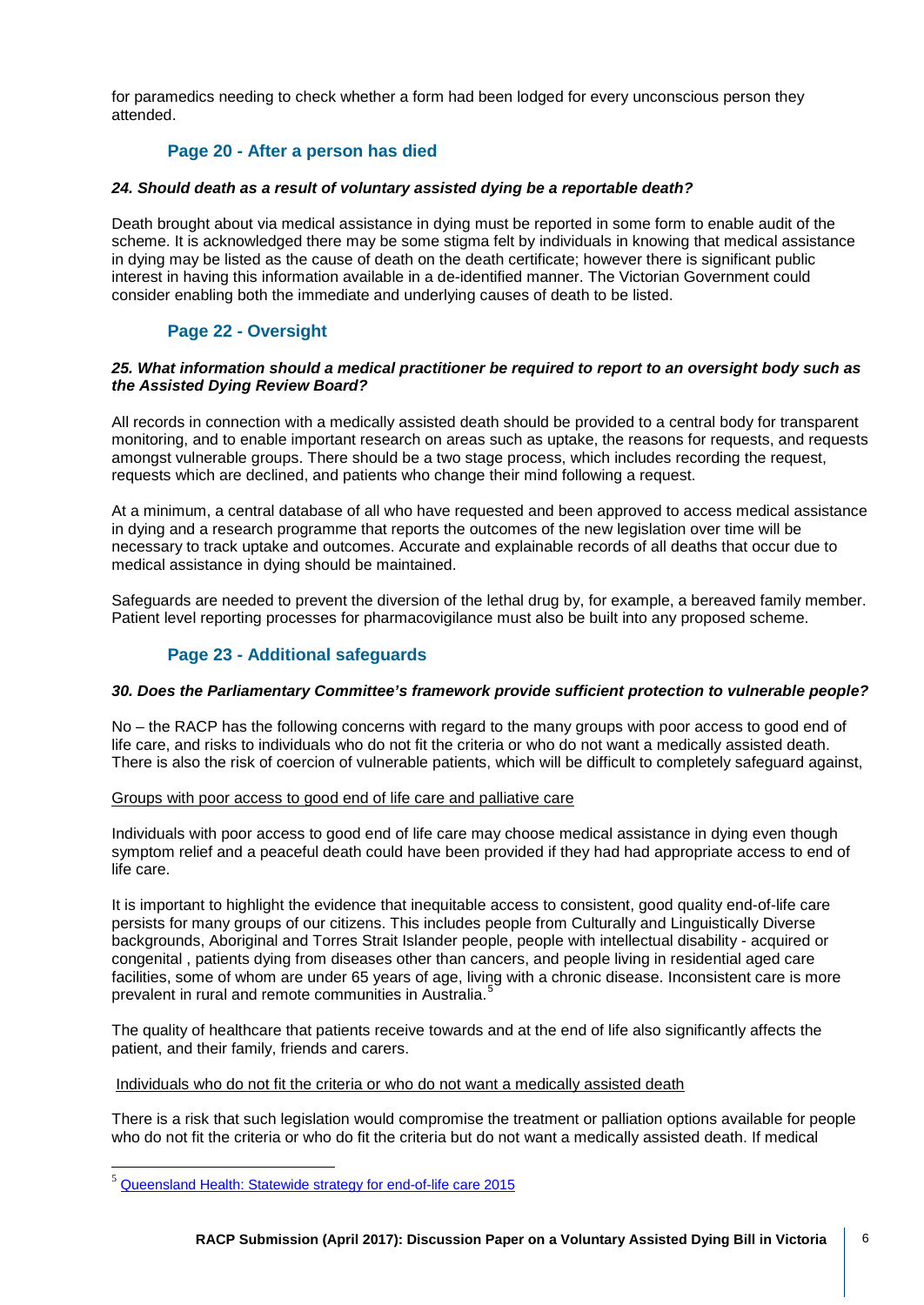assistance in dying is legalised, a contemporaneous legal provision clarifying double effect $<sup>6</sup>$  $<sup>6</sup>$  $<sup>6</sup>$  must be</sup> introduced to avoid any implicit assumption that those experiencing severe suffering who do not fit the criteria or who do not want a medically assisted death cannot receive treatments which might, as an unintended secondary consequence hasten their deaths. **Of particular note, the appropriate titration of opioid medication for pain control toward the end of life does not hasten death, despite commonly held misconceptions.[7](#page-6-1)**

### *31. What other additional safeguards could be considered*

#### Improving end of life care

If medical assistance in dying is legalised, the Victorian Government must remain vigilant in the areas of palliative care and aged care, and adequate resourcing to ensure that good end of life care is being delivered to people in Victoria. This should be seen as a safeguard to ensure medical assistance in dying is a genuine 'choice' and to protect vulnerable people.

The RACP's position statemen[t 'Improving Care at the End of Life: Our Roles and Responsibilities'](https://www.racp.edu.au/docs/default-source/advocacy-library/pa-pos-end-of-life-position-statement.pdf) (May 2016) makes a number of recommendations in this regard.

#### Evidence-based review period

It is recommended that a five-year review period be included in legislation. As a minimum a parliamentary committee should scrutinise the data collected and the operation of the legislation. This might lead to amendment or further public consultation. If the introduction of medical assistance in dying is found to have negative or unintended effects, there must be a mechanism to review or withdraw the legislation and to examine and manage problems arising in practice, unforeseen or otherwise.

#### Data collection

A system for the careful and thorough collection of data is essential for monitoring the effects of legalisation. This system must be part of any proposed legislation. Monitoring should cover a range of areas including reasons for requests, conscientious objection, disposal of unused lethal medication, and impact on suicide rates.

## **Page 25 - Further issues**

#### *34. Are there any further issues related to the Parliamentary Committee's recommended framework that require the Ministerial Advisory Panel's consideration?*

#### Complexities of practical scenarios

The range of complexities potentially involved should the Bill be legislated have not been considered fully in the Discussion Paper – for example in the following scenarios relating to administration of a lethal drug:

- The patient is too frail to take the medication so a family member, who is at the patient's bedside, holds it for the patient and in effect gives it to them;
- Scenario as above, but the family member holds the cup containing the lethal drug in liquid form as well as a straw to the patient's mouth;
- The patient ingests the medication by self-administering it into a feeding tube;
- The patient is physically unable to take the medication but is able to independently direct a machine to administer the medicine.

#### Support services for conflict, bereavement and distress

The RACP recommends that the Victorian Government should provide adequate family support, counselling and conflict mediation services as part of this process. The proposed model for medical assistance in dying is based on individual autonomy and does not acknowledge that end of life decisions are not made in a vacuum.

<span id="page-6-0"></span> $6$  Where the administration of treatment or other action intended to relieve symptoms of suffering may have a secondary consequence of hastening death  $\frac{1}{6}$ 

<span id="page-6-1"></span> $^7$  Sykes N, Thorns A. Sedative use in the last week of life and the implications for end-of-life decision making. Arch Intern Med. 2003 Feb 10;163(3):341-4.